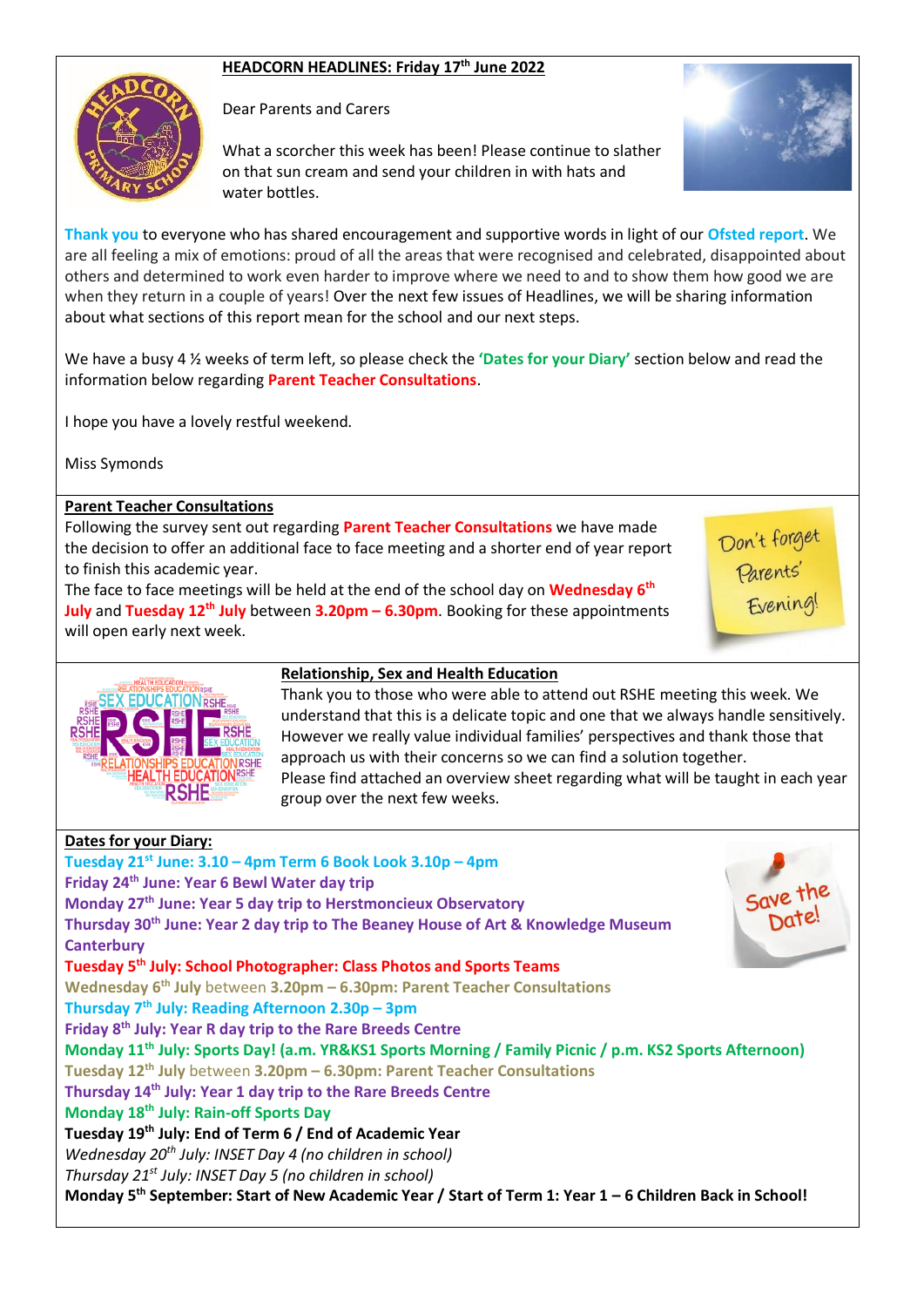#### **Assemblies**



Every day the children have assemblies that are aimed at developing their understanding of the wider world, sharing our core values, and encouraging self-reflection. Next week we will be celebrating music from around the world and the joy that music can bring us all.



## **Sport**

A younger team made up of Years 4&5 represented the school at the Greenfields Football tournament this week. Headcorn were placed in Group 3 and played matches against Palace Wood, Hunton and More Park. The tournament was of a very high standard and the team found it difficult competing against children who were slightly older. With that said, they never gave up and the experience will be incredibly valuable when we return in the future. Although our team failed to progress to the knock out stages of the competition we spent the rest of the afternoon playing friendly matches against other teams who shared our results from the other groups. Well done to all who took part!



## **PTFA Update:**

• UNIFORM SALE-we are going to hold a pre-loved uniform sale towards the end of term (date to be confirmed) so can you please let us have any purple/branded goods-PE tshirts, school jumpers, cardigans, book bags, caps, etc Any sizes are gratefully accepted, we particularly need some bigger ones if there are any about! Thank you!



PTFA funded end of year SCHOOL DISCOS are back!! Monday 18<sup>th</sup> July, Yr R & 1-during the school day Yr 2 & 3.00pm – 5.00-6.00pm Yr 4, 5 & 6.00pm-6.30-7.30pm

SAVE THE DATE!! More details to follow. A huge thanks to all the volunteers-we will be in touch soon!

• COLOUR RUN, Saturday 16th July. Tickets on sale until 1st July. Come along, join in & have heaps of fun! Follow this link for ticket sales:<https://www.headcornschoolptfa.org.uk/product/colour-fun-run-tickets/>

# **This Next Week's Curriculum Overview**